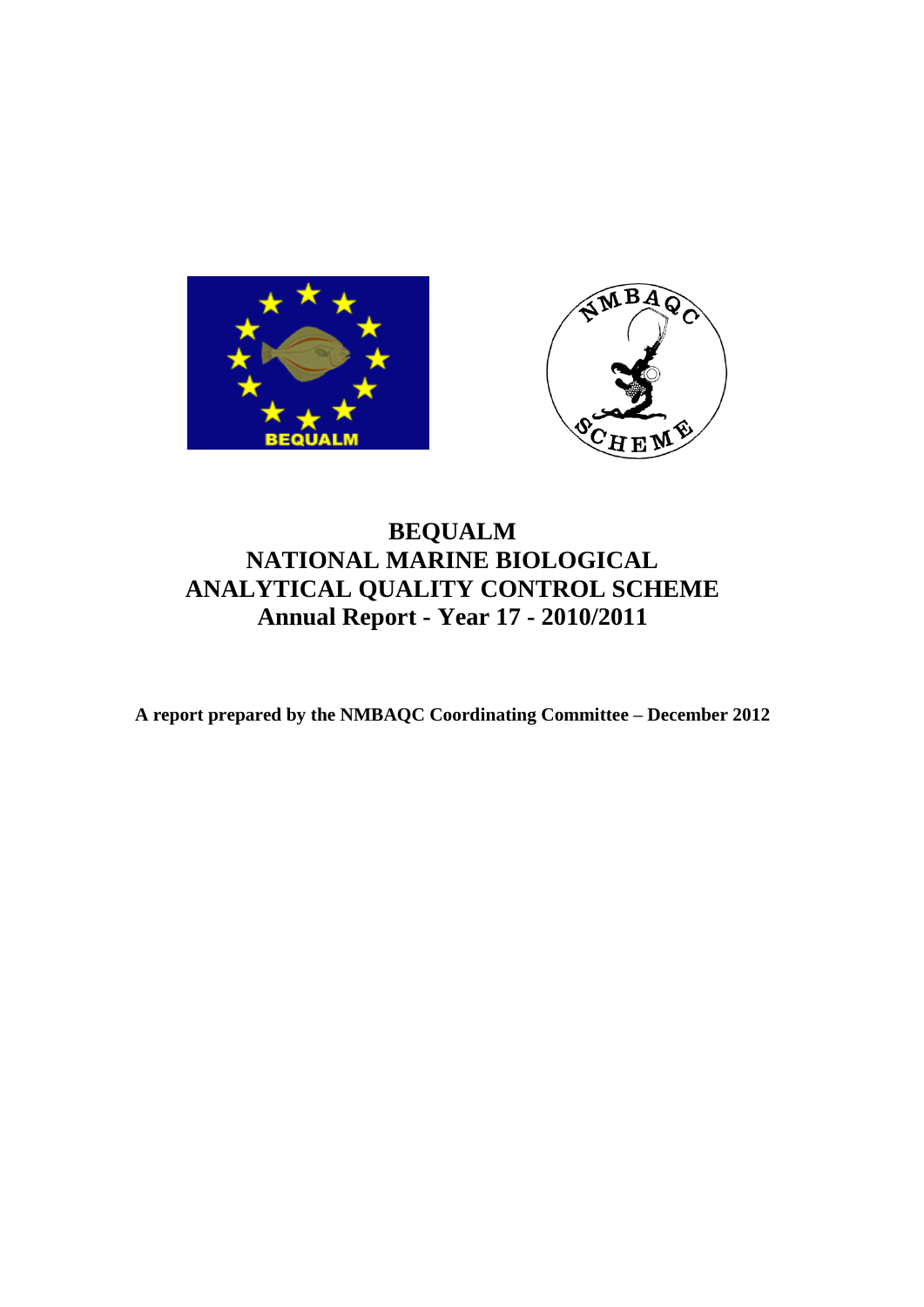## **Table of Contents**

| $\mathcal{D}_{\mathcal{L}}$ |                                                                       |  |  |  |  |  |
|-----------------------------|-----------------------------------------------------------------------|--|--|--|--|--|
|                             | 2.1                                                                   |  |  |  |  |  |
|                             | 2.2                                                                   |  |  |  |  |  |
|                             | 2.3                                                                   |  |  |  |  |  |
| 3 <sup>1</sup>              |                                                                       |  |  |  |  |  |
|                             | 3.1                                                                   |  |  |  |  |  |
|                             | 3.2                                                                   |  |  |  |  |  |
| $\overline{4}$              |                                                                       |  |  |  |  |  |
|                             | 4.1                                                                   |  |  |  |  |  |
|                             | 4.2                                                                   |  |  |  |  |  |
|                             | 4.3                                                                   |  |  |  |  |  |
|                             | 4.4                                                                   |  |  |  |  |  |
| 5 <sup>5</sup>              |                                                                       |  |  |  |  |  |
|                             | 5.1                                                                   |  |  |  |  |  |
|                             | 5.2                                                                   |  |  |  |  |  |
|                             | Appendix 1 - NMBAQC Co-ordinating Committee – Year 17 - 2010/2011  10 |  |  |  |  |  |
|                             |                                                                       |  |  |  |  |  |
|                             | Appendix 3 - BEQUALM/NMBAQC Scheme Taxonomic Expert Workshop 13       |  |  |  |  |  |
|                             |                                                                       |  |  |  |  |  |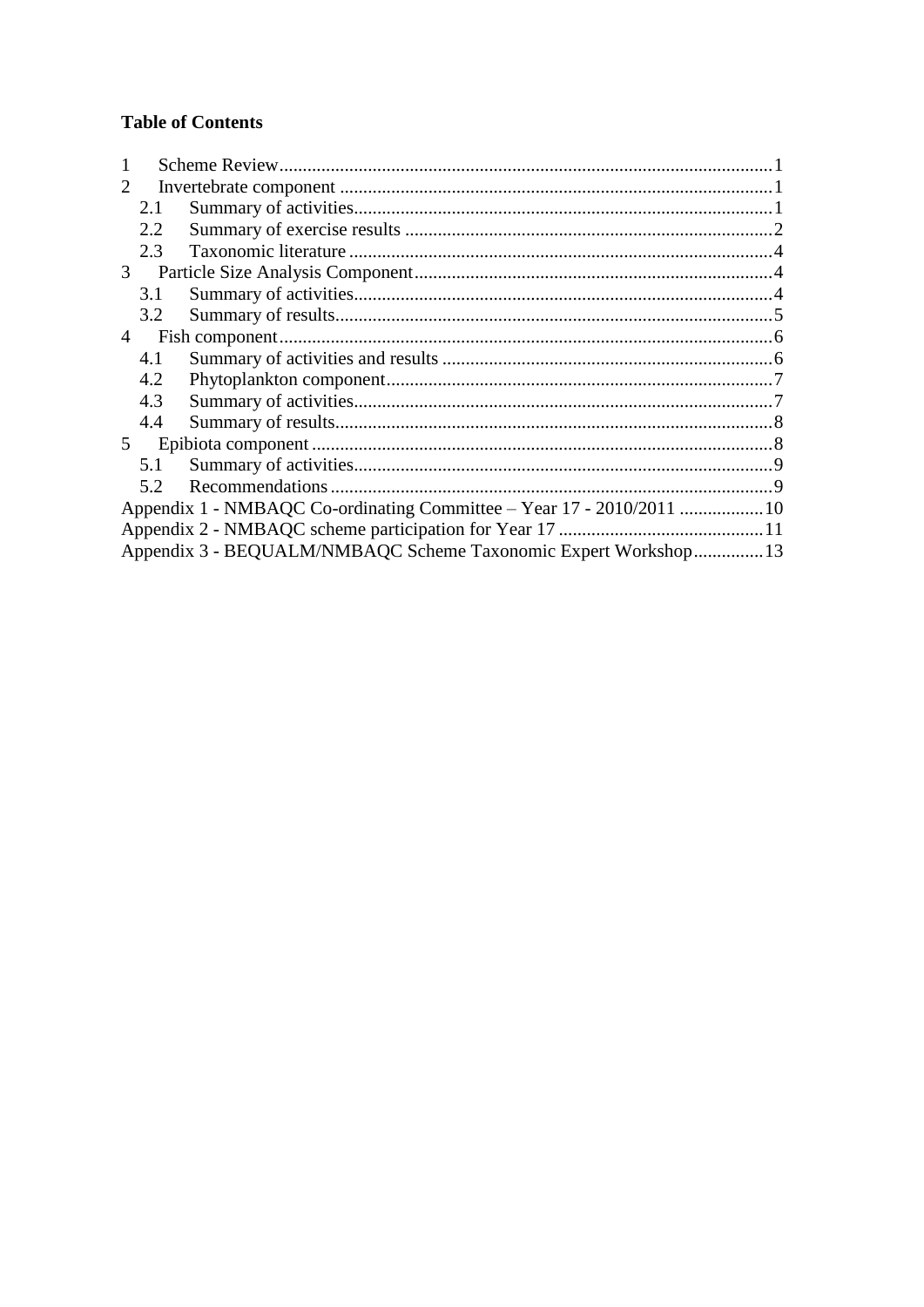The Year 17 Annual Report provides synopsis of the scheme year's activities over 2010/2011. Detailed information about each of the scheme components is now available as separate reports or bulletins on the scheme's website. The relevant documents are all cited here and the reader is directed via hyperlinks to the NMBAQC website as appropriate.

The NMBAQC coordinating committee held four meetings during the scheme Year 17: on  $13<sup>th</sup>$  April 2010,  $29<sup>th</sup>$  June 2010,  $23<sup>rd</sup>$  September 2010 and  $13<sup>th</sup>$  January 2011. The minutes from these committee meetings are now available on the **NMBAQC** website.

<span id="page-2-0"></span>Committee Membership for Year 17 is shown in Appendix 1.

## **1 Scheme Review**

The seventeenth year (2010/2011) of the scheme followed the format of the sixteenth year. The scope of the NMBAQC scheme continued to develop in Year 17 to encompass the requirement to provide quality assurance for assessments under the Water Framework Directive (WFD), for which monitoring commenced in the UK in 2007. The scheme still maintains its role to provide Analytical Quality Control for Invertebrate and Particle Size data collected for UK CSEMP (Clean Seas Environment Monitoring Programme – formerly the NMMP). Under the UK Marine Monitoring and Assessment Strategy (UKMMAS) the NMBAQC coordinating committee now reports to the Healthy and Biologically Diverse Seas Evidence Group HBDSEG. In Yr 17 the NMBAQC agreed their [Terms of Reference](http://www.nmbaqcs.org/media/5142/nmbaqc_tor_2010%20final.pdf) with HBDSEG.

Year 17 of the scheme involved training and testing exercises for the Invertebrate, Particle Size, Macroalgae and Phytoplankton components as in previous years. This year the annual Invertebrate component workshop involved a five-day experts' taxonomic workshop at the Dove Marine Laboratory in Cullercoats. The scheme produced some new taxonomic guides for in Year 17 for scaleworms and opheliid polychaetes (see page 4 of this report).

The NMBAQC continued to maintain their webpage which introduces a [Quality](http://www.nmbaqcs.org/qa-standards.aspx)  [Assurance](http://www.nmbaqcs.org/qa-standards.aspx) system for marine biological monitoring, and includes a paper outlining the QA system that all agencies, their contractors, partners and data providers are expected to adhere to (for European directives: WFD, MSFD and OSPAR).

The participation level in the NMBAQC was very similar in Year 17 compared to Year 16 with a total of 53 organisations involved in its training and testing exercises (see Appendix 2, pages 10 and 11).

Summaries of all the component activities are provided below:

## <span id="page-2-1"></span>**2 Invertebrate component**

Contract Manager: Myles O' Reilly, SEPA Component Administrator: David Hall, Thomson Unicomarine Ltd

## <span id="page-2-2"></span>**2.1 Summary of activities**

The seventeenth year of the Scheme (2010/11) involved a series of four modules under the Invertebrate component: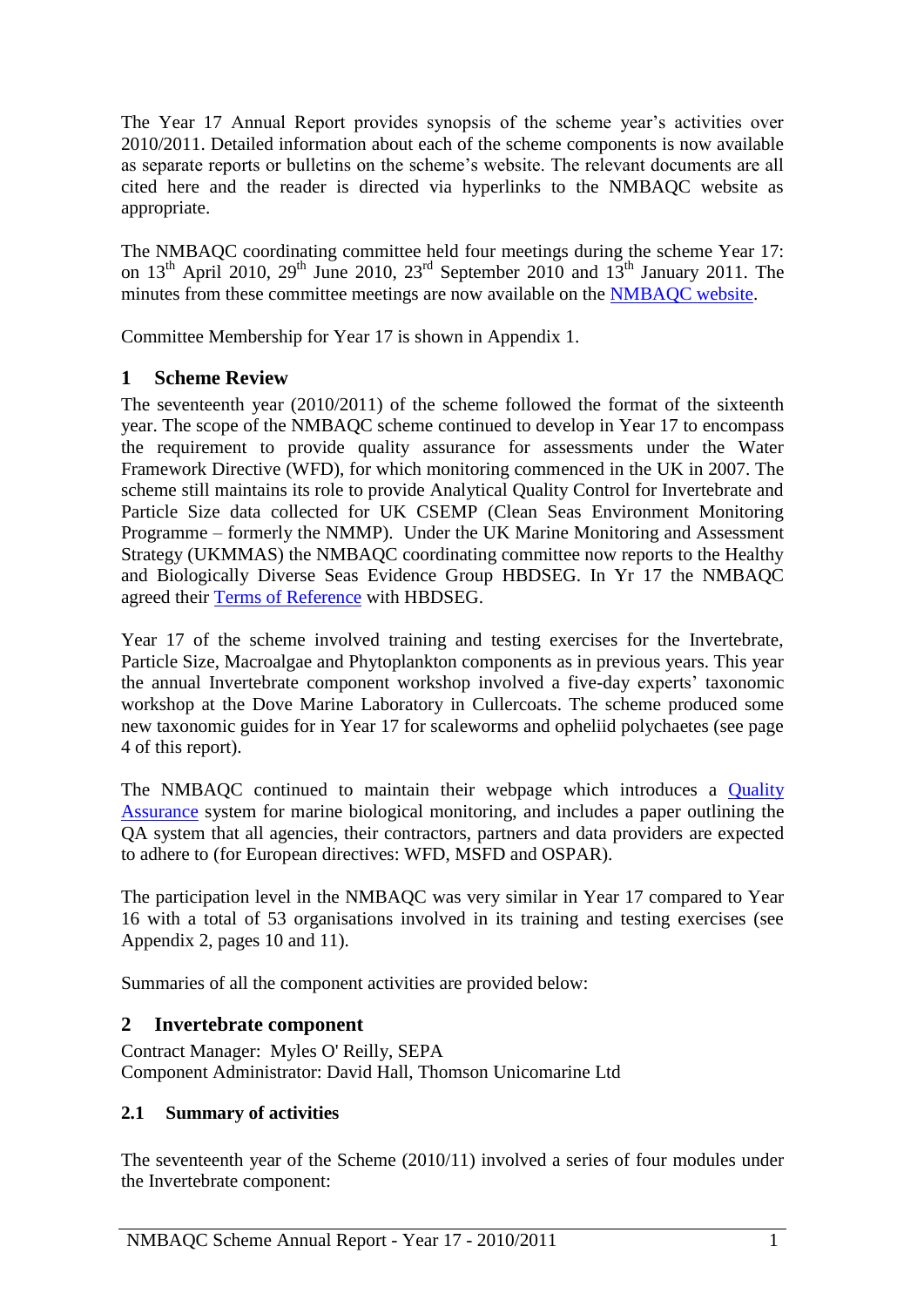- Invertebrate Ring Test identification (RT39 and RT40) training exercise.
- Two sets of twenty-five specimens of benthic invertebrates (RT39 general invertebrate ring test, RT 40 'Targeted Beginners' Training Pack specimens', taxa without errors from previous ring tests) supplied for identification by participating laboratories.
- Macrobenthic invertebrate sample analysis (MB18; artificial estuarine samples) training exercise. One macrobenthic sample, supplied by the contractor, for full laboratory processing (extraction, enumeration and biomass).
- Laboratory Reference (LR15) training exercise. Participating laboratories submitted twenty-five benthic invertebrate specimens for re-examination by the contractor. The specimens could be either voucher material from their reference collection for confirmation or difficult/problematic taxa about which they are unsure.
- Own Sample (OS44, OS45 and OS46) reanalysis testing exercise, with pass/fail flag for Clean Seas Environment Monitoring Programme (CSEMP, formerly UK NMMP laboratories).

Participating laboratories were requested to send the contractor their benthic invertebrate data matrices from which three samples were selected. The three chosen samples were submitted and were reanalysed by the contractor. Each 'Own Sample' was assessed on the efficiency of extraction, identification, enumeration and biomass.

An Invertebrate Taxonomic Workshop was held at the Dove Marine Laboratory, Cullercoats, between  $15<sup>th</sup>$  and  $19<sup>th</sup>$  November 2010. This workshop was tailored for experts. Please see Appendix 3 (page 12 of this report) for the workshop timetable.

## <span id="page-3-0"></span>**2.2 Summary of exercise results**

Forty laboratories participated in the benthic invertebrate component of the NMBAQC Scheme in Year 17 (see Appendix 2). Fifteen participants were Competent Monitoring Authorities (CMAs); twenty-five were private consultancies. Two of the participants were consortia of sole traders. Fourteen of the CMA participants were responsible for CSEMP (Clean Seas Environment Monitoring Programme) sample analysis (excluding subcontracted samples). A summary of the overall NMBAQC participation levels is shown in Appendix 2 (pages 10 and 11 of this report).

The average value of the Own Sample (OS44, OS45 and OS46) Bray-Curtis similarity index (between the participating laboratory and the contractor) was 94.4%. Fourteen samples from nine laboratories achieved a similarity value of less than 90%. Eighteen samples produced a similarity value of 100%; these were submitted by eleven different laboratories. These figures are generally in line with those from previous OS excercises (see Table 6; Own Sample Module Summary Report – OS44, 45 & 46). For the OS exercise the majority of laboratories are considered to have met or exceeded the required standard for three of the OS targets - the enumeration of taxa and individuals and the Bray-Curtis comparison. Overall 97% of the comparisons were considered to have passed the enumeration of taxa standard; 96% exceeded the enumeration of individuals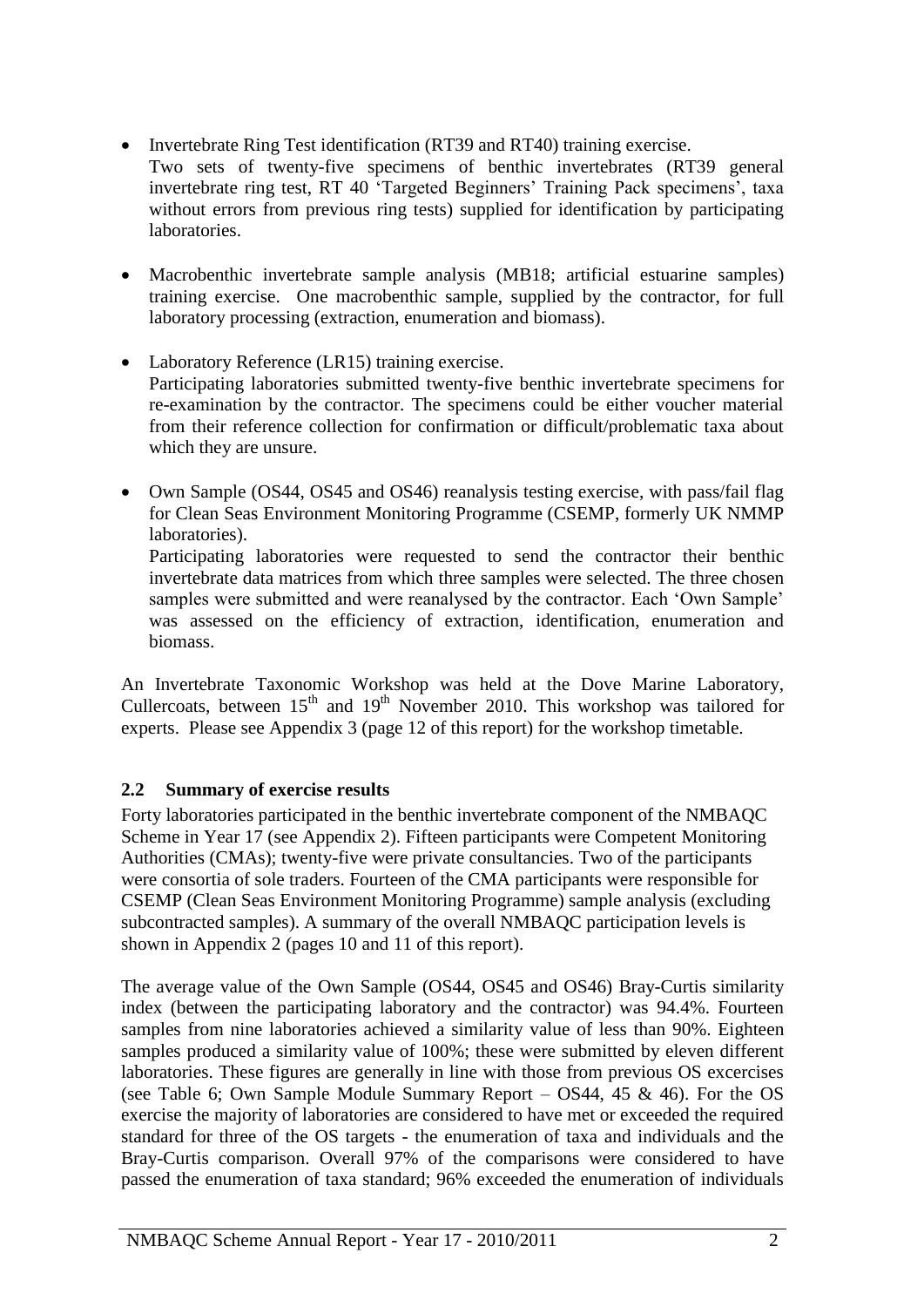standard and 86% passed the Bray-Curtis comparison standard. Eleven of the ninetynine applicable samples are flagged as 'Fail - Bad'; three are flagged as 'Fail - Poor'; eight are flagged as 'Pass - Acceptable'; fifty-nine are flagged as 'Pass - Good'; and eighteen are flagged as 'Pass - Excellent' for achieving 100% Bray-Curtis similarity indices. All the laboratories with 'Poor' or 'Bad' sample flags have been provided with specific recommendations of remedial actions to quality assure their Own Sample data sets.

Of the training exercises, the Macrobenthic exercise MB18 posed similar problems to previous MB tests: some problems associated with sample processing methods (faunal extraction, identification of the taxa and determination of biomass).

The ring test RT39 had generally good agreement at the generic level but the agreement at the specific level was generally poor. The bulk of the errors recorded could be attributed to six specimens. *Leptochiton cancellatus* (medium, good specimen), *Jasmineira caudata* (medium, poor specimen), *Musculus discors* (small, good specimen), *Axinulus croulinensis* (small, good specimen), *Lekanesphaera levii* (medium, good specimen) and *Pusillina inconspicua* (medium, good / fair specimen) accounted for a total of 45% of all generic and 56% of all the specific differences recorded. One of these specimens, *Lekanesphaera levii*, was incorrectly identified at species level by all except six participants, however just five generic errors were recorded. None of the twenty-five circulated specimens were correctly identified by all participating laboratories. Further details on RT39 can be found in the Ring Test Bulletin [\(RTB#39\).](http://www.nmbaqcs.org/media/10225/ring%20test%2039%20bulletin.pdf)

The 'targeted' ring test (RT40 – 'Beginners' Training Pack') had fairly good agreement at the generic level but the agreement at the specific level was generally poor. The bulk of the errors recorded could be attributed to six specimens. *Gibbula pennanti* (medium, good specimen), *Barleeia unifasciata* (medium, good specimen), *Potamopyrgus antipodarum* (small / medium, good / fair specimen), *Tubificoides heterochaetus* (medium, fair specimen), *Ensis directus* (large, good specimen) and *Thyasira equalis* (medium, fair specimen) accounted for a total of 40% of all generic and 54% of all the specific differences recorded. Two of the twenty-five circulated specimens were correctly identified by all participating laboratories; these specimens were *Sternaspis scutata* (small, good specimen) and *Apocorophium lacustre* (medium, female, fair specimen).Further details on RT40 can be found in the Ring Test Bulletin [\(RTB#40\).](http://www.nmbaqcs.org/media/10752/ring%20test%2040%20bulletin_071111.pdf)

The Laboratory Reference (LR) exercise did not reveal any clear problem areas, however there were differences in the approach to this exercise by the individual laboratories (some laboratories used this to confirm voucher specimens whilst others sought a means of having 'unknowns' identified).

More detailed information on these exercises can be found in the contractors report below. Among the recommendations highlighted by the contractor is the need for NMBAQC to develop standard protocols detailing the processing requirements for macrobenthic invertebrate samples and for participants to utilise the NMBAQC's UK Standard Taxonomic Literature List database to minimise the differences in literature used for identification of invertebrates.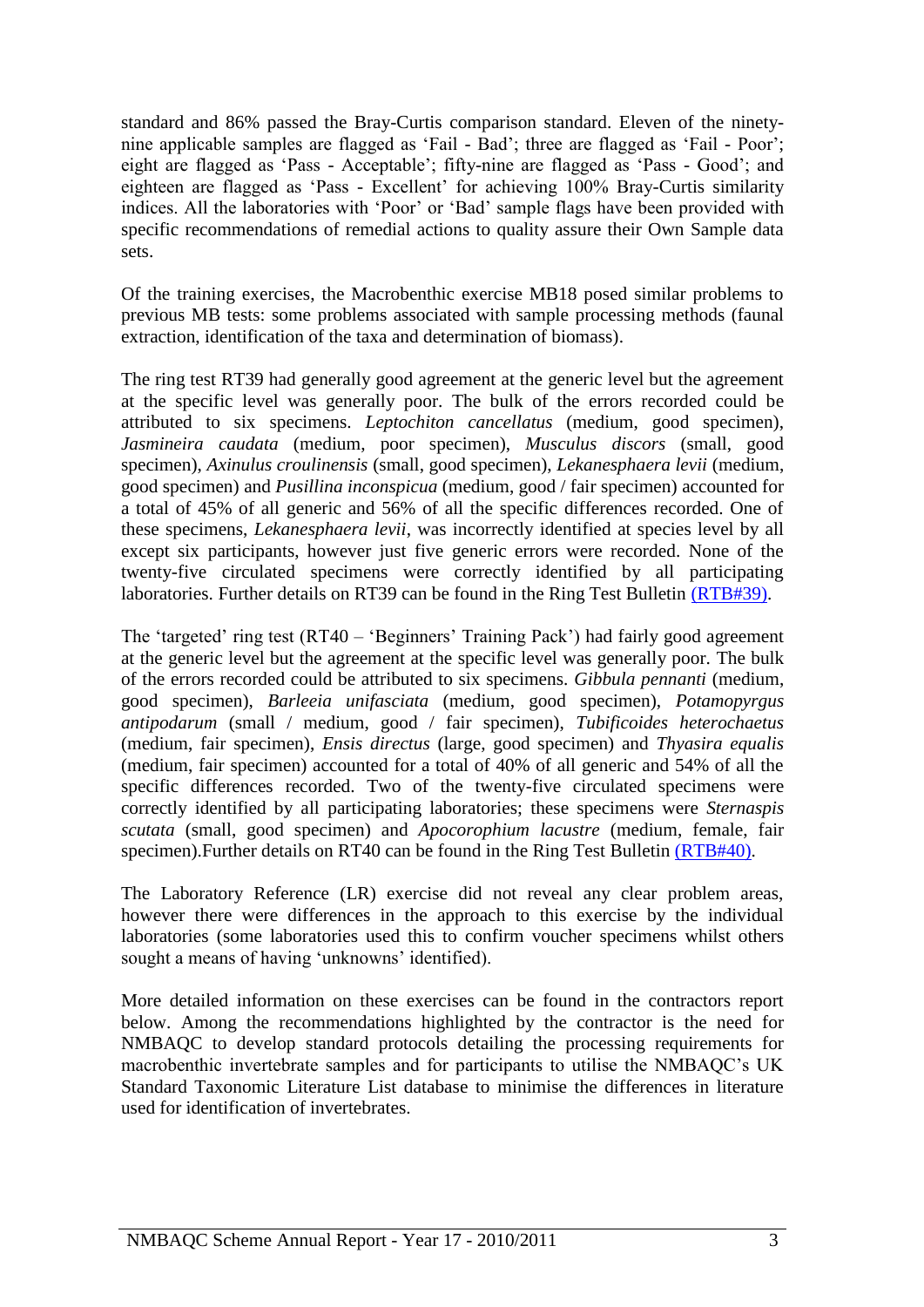### **Year 17 Invertebrate Component Annual Report:**

[Hall, D., 2012. Benthic Invertebrate component -](http://www.nmbaqcs.org/media/12465/yr17_annrep1011_inverts.pdf) Report from the contractor. Scheme Operation - [Year 17 2010/11. A report to the NMBAQC Scheme co-ordinating](http://www.nmbaqcs.org/media/12465/yr17_annrep1011_inverts.pdf)  [committee. 37pp, September 2012.](http://www.nmbaqcs.org/media/12465/yr17_annrep1011_inverts.pdf)

#### **Year 17 Own Sample Report:**

[Own Sample Module Summary](http://www.nmbaqcs.org/media/12444/yr17_os444546_summaryrpt.pdf) Report OS44, 45 & 46 - September 2012

Hall, D.J., 2012. National Marine Biological Analytical Quality Control Scheme. Own Sample Module Interim Summary Report OS44, 45 & 46. Report to the NMBAQC Scheme participants. 25pp, September 2012.

#### **Year 17 Ring Test Bulletins**

RTB 40 - October 2011 [Hall, D.J., Taylor, J.G. and Worsfold, T.M., 2011. National](http://www.nmbaqcs.org/media/10752/ring%20test%2040%20bulletin_071111.pdf)  [Marine Biological Analytical Quality Control Scheme. Ring Test Bulletin: RTB#40.](http://www.nmbaqcs.org/media/10752/ring%20test%2040%20bulletin_071111.pdf)  [Report to the NMBAQC Scheme participants. Unicomarine Report NMBAQCrtb#40,](http://www.nmbaqcs.org/media/10752/ring%20test%2040%20bulletin_071111.pdf)  [33pp, October 2011.](http://www.nmbaqcs.org/media/10752/ring%20test%2040%20bulletin_071111.pdf)

RTB 39 - [December 2009 Hall, D.J. and Worsfold, T.M.,](http://www.nmbaqcs.org/media/10752/ring%20test%2040%20bulletin_071111.pdf) 2011. National Marine Biological Analytical Quality Control Scheme. Ring Test Bulletin: RTB#39. Report to the NMBAQC Scheme participants. Unicomarine Report NMBAQCrtb#39, 41pp, June 2010.

### **Year 17 Macrobenthic Exercise Report**

MB 18 - June 2011 [Kazubek, M. and Hall, D.J., 2011. National Marine Biological Analytical Quality](http://www.nmbaqcs.org/media/10431/mb18%20report.pdf)  [Control Scheme. Macrobenthic Exercise Results -](http://www.nmbaqcs.org/media/10431/mb18%20report.pdf) MB18. Report to the NMBAQC [Scheme participants. 24pp, June 2011.](http://www.nmbaqcs.org/media/10431/mb18%20report.pdf)

#### <span id="page-5-0"></span>**2.3 Taxonomic literature**

The following taxonomic guides were produced through the NMBAQC in Year 17:

#### *[Identification of Scale Worms in British and Irish waters, 2011](http://www.nmbaqcs.org/scheme-components/invertebrates/literature-and-taxonomic-keys/identification-of-scale-worms.aspx)*

Barnich, R. 2011. Identification of scale worms in British and Irish waters. NMBAQC 2010 taxonomic workshop, Dove Marine Laboratory. 52pp, February 2011

#### *[Opheliidae \(Polychaete\), a Provisional Guide to the family, 2010](http://www.nmbaqcs.org/media/9790/provisional%20guide%20to%20opheliidae,%202010.pdf)*

Rowe, G. A. 2010. A Provisional Guide to the family Opheliidae (Polychaeta) from the shallow waters of the British Isles. Report to the NMBAQC 2008 taxonomic workshop participants - Dove Marine Laboratory. EMU Report, 12pp, June 2010

## <span id="page-5-1"></span>**3 Particle Size Analysis Component**

Contract Manager: Myles O' Reilly, SEPA Component Administrator: David Hall, Thomson Unicomarine Ltd

#### <span id="page-5-2"></span>**3.1 Summary of activities**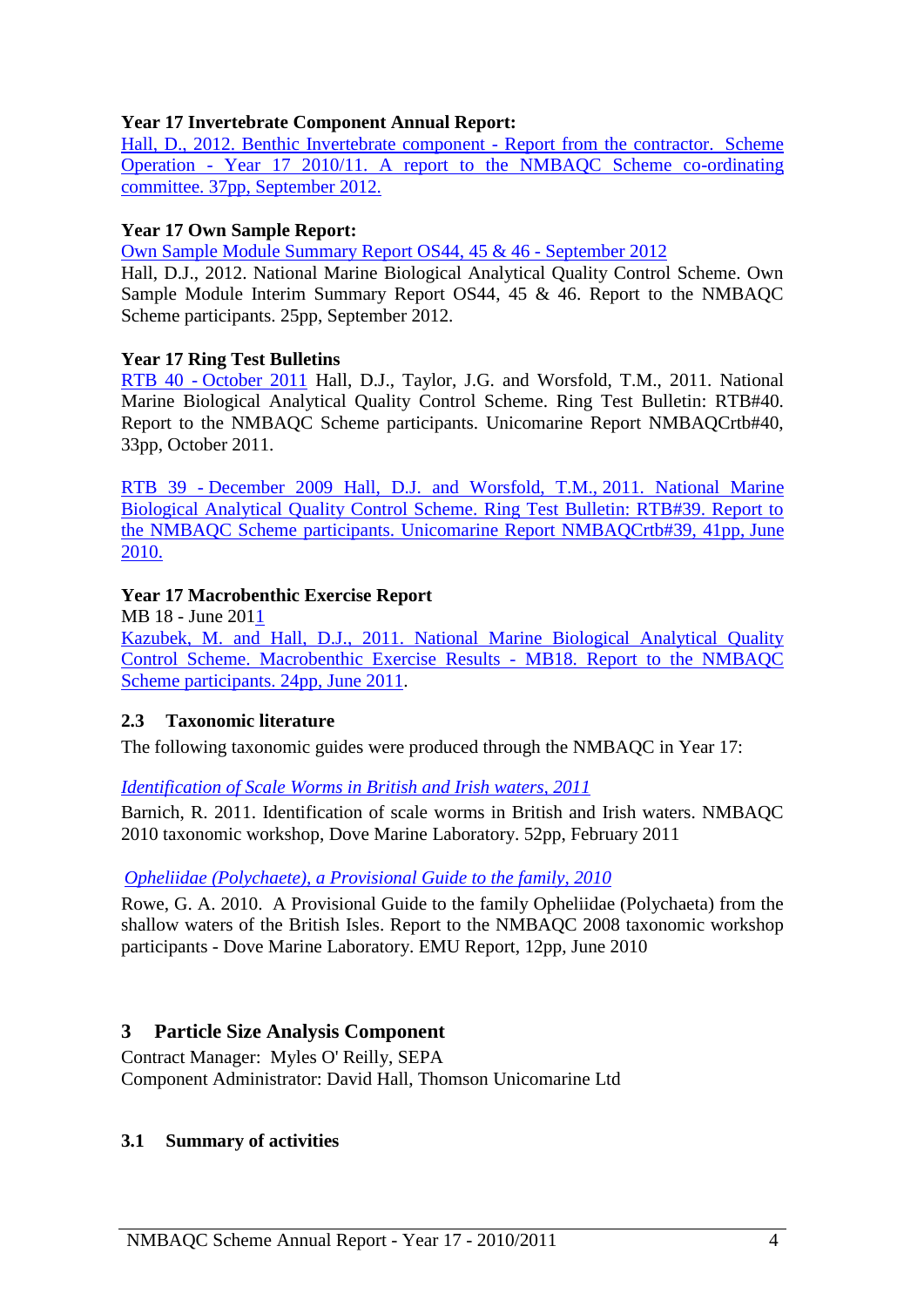*The seventeenth year of the Scheme (2010/11) followed the format of the sixteenth year. A total of four exercises were distributed:*

• Particle Size Analysis (PS36, PS37, PS38 and PS39) testing exercises, with pass/fail flag for UK CSEMP (NMMP) laboratories. Two marine sediment samples (one coarse the other much finer) supplied to participating laboratories for Particle Size Analysis.

Following a workshop held in 2009 at Cefas, Lowestoft on current PSA methods used by UK labs, Claire Mason (Cefas) began drafting a best practice guidance document for 'PSA for Supporting Biological Analysis' which was completed in November 2011 [\(see](http://www.nmbaqcs.org/media/10839/nmbaqc%20best%20practice%20guidance_particle%20size%20analysis.pdf)  [report on the NMBAQC web site\)](http://www.nmbaqcs.org/media/10839/nmbaqc%20best%20practice%20guidance_particle%20size%20analysis.pdf).

### <span id="page-6-0"></span>**3.2 Summary of results**

In Year 17, twelve laboratories participated in the particle size analysis exercises PS36 and PS37; five were government laboratories; seven were private consultancies. Five of the participants were responsible for CSEMP (Clean Seas Environment Monitoring Programme) sample analysis. Nine laboratories participated in exercises PS38 and PS39; five were government laboratories; four were private consultancies. Five of the participants were responsible for CSEMP sample analysis.

To reduce potential errors and simplify administration, LabCodes were assigned in a single series for all laboratories participating in the benthic invertebrates, fish and particle size components of the NMBAQC Scheme (as Thomson Unicomarine administered all three components). A summary of the overall NMBAQC participation levels in Year 17 is shown in Appendix 2 (pages 11 and 12).

The Particle Size module examined the percentage of sediment found in each half-phi interval from the particle size analysis of replicate sediment samples. The Particle Size testing exercise, PS36 (sandy mud sediment sample) resulted in a general similarity in distribution curves, except for one lab who provided data in a different format and pretreated the sample with hydrogen peroxide, which resulted in a 75.63% silt /clay, much higher than the average %silt/clay value.

PS37 (sand sediment sample) resulted in ten 'fail' and forty-five 'pass' flags; six of these fails, produced by three of the five participants that did not record a gravel component in their results. The derived statistic for %silt/clay ranged from 0.00% to 1.29%, excluding data from the replicate analyses produced by Plymouth University, Geography Department (Malvern Mastersizer 2000).

There was very good agreement for PS38 (artificial gravel sediment) between the results from the analysis of replicates and those from the participating laboratories. The derived statistic for the % silt/clay was 0% for all laboratories.

With regards to PS39 (gravelly muddy sand sediment) there was a fair amount of variation between the results from analysis of replicates and those from the participating laboratories. The derived statistic for the % silt/clay ranged from 13.20% to 52.06%, excluding data from the replicate analyses produced by Thomson Unicomarine (Malvern Mastersizer 2000).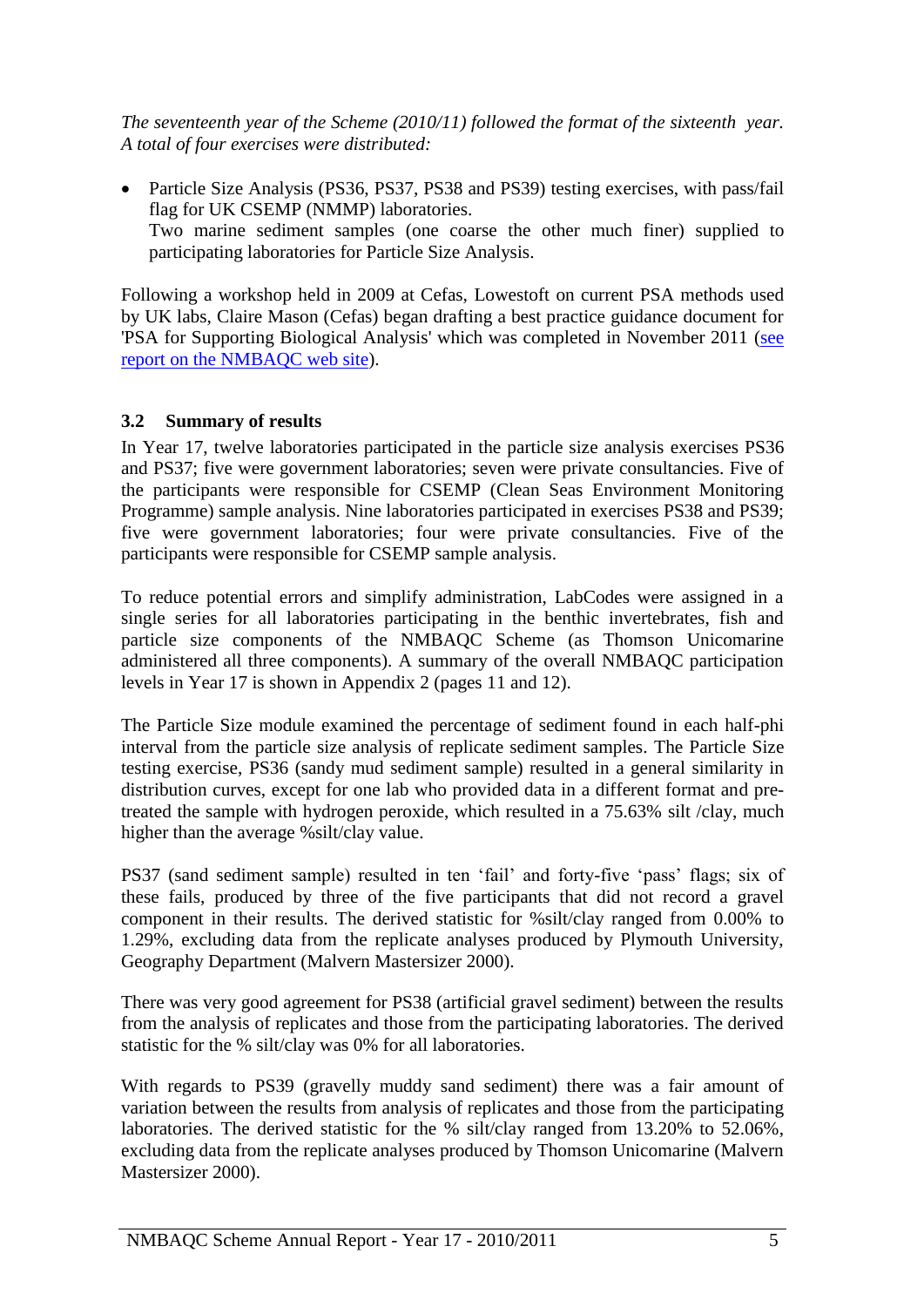More detailed information on these exercises can be found in the contractors report below. Among the recommendations highlighted by the contractor is the need for the participating laboratories to clearly describe the analytical methods, including pretreatment, and equipment used.

#### **Particle Size component Annual Report:**

[Hall, D.J., and Finbow, L.A. 2012. Particle Size component -](http://www.nmbaqcs.org/media/11699/annrep1011_psa_final.pdf) Report from the [contractor.](http://www.nmbaqcs.org/media/11699/annrep1011_psa_final.pdf) Scheme Operation–Year 17 – 2010/11. A report to the NMBAQC Scheme participants. 15 pp, April 2012.

#### **Particle Size Reports:**

[PS36](http://www.nmbaqcs.org/media/10807/nmbaqcs_ps36_updated.pdf) - Finbow, L.A. and Hall, D.J., 2011. National Marine Biological Analytical Quality Control Scheme. Particle Size Results: PS36. Report to the NMBAQC Scheme participants. Thomson Unicomarine Report NMBAQCps36, 37pp, May 2011.

[PS37-](http://www.nmbaqcs.org/media/10508/nmbaqcs_ps37_updated.pdf) Finbow, L.A. and Hall, D.J., 2011. National Marine Biological Analytical Quality Control Scheme. Particle Size Results: PS37. Report to the NMBAQC Scheme participants. Thomson Unicomarine Report NMBAQCps37, 35pp, May 2011.

[PS38](http://www.nmbaqcs.org/media/10816/nmbaqcs_ps38_updated.pdf) - Finbow, L.A. and Hall, D.J., 2011. National Marine Biological Analytical Quality Control Scheme. Particle Size Results: PS38. Report to the NMBAQC Scheme participants. Thomson Unicomarine Report NMBAQCps38, 46pp, July 2011.

[PS39](http://www.nmbaqcs.org/media/10516/nmbaqcs_ps39_updated.pdf) - Finbow, L.A. and Hall, D.J., 2011. National Marine Biological Analytical Quality Control Scheme. Particle Size Results: PS39. Report to the NMBAQC Scheme participants. Thomson Unicomarine Report NMBAQCps39, 31pp, July 2011.

#### <span id="page-7-0"></span>**4 Fish component**

Contract Manager: Steve Coates, Environment Agency Component Administrator: David Hall, Thomson Unicomarine Ltd

#### <span id="page-7-1"></span>**4.1 Summary of activities and results**

The seventeenth year of the Scheme (2010/11) followed the format of the sixteenth year. Twenty-four laboratories participated in the fish component in year 17 of which 20 were government laboratories and four private consultancies. The component consisted of two modules, each with a single exercise: re-identification of a set of fifteen fish specimens supplied by each of the participating laboratories (Fish Reverse Ring Test module F\_RRT02) and identification of one set of fifteen fish specimens (Fish Ring Test module F\_RT04). One potential problem highlighted by the Fish Reverse Ring Test concerned the identification of juvenile grey Mullets, with over one third of the submissions of this taxon incorrectly identified. Other recurring errors were noted for Gobies (several species) and Lesser Pipefish. However, there were differences in the approach to this exercise by the individual laboratories; some laboratories used this as a test for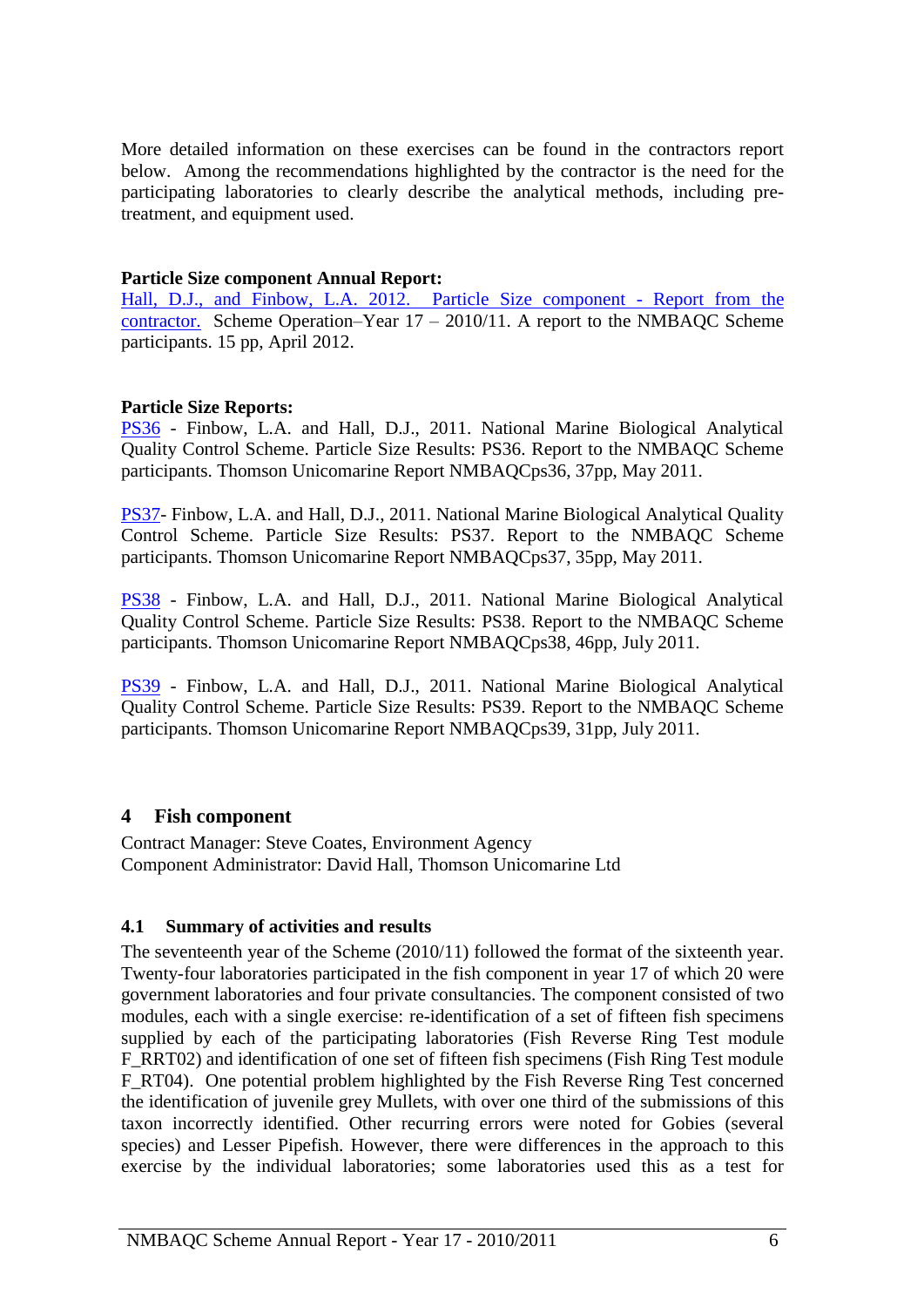confirming voucher specimens whilst others sought a means of having uncertain or 'unknowns' identified making it difficult to directly compare results. The Fish Ring Test produced good agreement between the identifications made by the participating laboratories and those made by Thomson Unicomarine Ltd. On average, each laboratory recorded 1.6 generic errors and 2.1 specific errors. Three specimens were responsible for 62% of all generic and 48% of specific errors recorded.

There was also one unofficial trial module, with one exercise: identification of one set of photographs of fifteen fish specimens (Environment Agency Photo Fish Ring Test module); this exercise was essentially an 'image only' version of the standard ring test (F\_RT04) and ran in parallel for Environment Agency staff only. The results of this exercise have not been officially reported, as agreed with the NMBAQC Coordinating Committee.

Among the recommendations highlighted by the contractor is the need for the participants to inform Thomson Unicomarine of difficult taxa that they would like to be 'Ring Tested'. Participants are also invited to submit specimens for use in such exercises (approximately 20 specimens of equal size and condition would be required for inclusion).

More detailed information on this exercise can be found in the contractor's report below.

#### **Fish component Annual Report:**

[Taylor, J.G. and Hall, D.J, 2011. Fish component -](http://www.nmbaqcs.org/media/10567/yr17annrep11_fish.pdf) Report from the contractor. Scheme Operation - Year 17 - 2010/11. A report to the NMBAQC Scheme participants. 14pp, July 2011.

#### **Reverse Fish Ring Test Bulletin:**

[F-RRT 02](http://www.nmbaqcs.org/media/9952/nmbaqcs_rrt02_rpt_v2.pdf) – January 2011 Taylor, J.G and Hall, D.J, 2011. National Marine Biological Analytical Quality Control Scheme. Fish Reverse Ring Test Bulletin: F-RRT02. Report to the NMBAQC Scheme participants. Thomson Unicomarine Report NMBAQCf-rrt02, 22pp, January 2011.

#### **Fish Ring Test Bulletin**

[FRT 04-](http://www.nmbaqcs.org/media/10239/f-rt04%20bulletin.pdf) June 2011 Taylor, J.G and Hall, D.J, 2011. National Marine Biological Analytical Quality Control Scheme. Fish Ring Test Bulletin: FRT#04. Report to the NMBAQC Scheme participants. Thomson Unicomarine Report NMBAQCfrtb#04, 14pp, June 2011.

#### <span id="page-8-0"></span>**4.2 Phytoplankton component**

Scheme Administrator: Joe Silke, Marine Institute, Galway, Ireland. Registration and fee collecting arranged through BEQUALM Website (based at CEFAS Lab, Lowestoft).

#### <span id="page-8-1"></span>**4.3 Summary of activities**

The Phytoplankton inter-comparison exercise comprised of two exercises (enumeration and identification) and one workshop:

 Enumeration of cells exercise: In 2010, six seawater samples was designed to be solely a counting exercise, so no identification of the spiked culture material was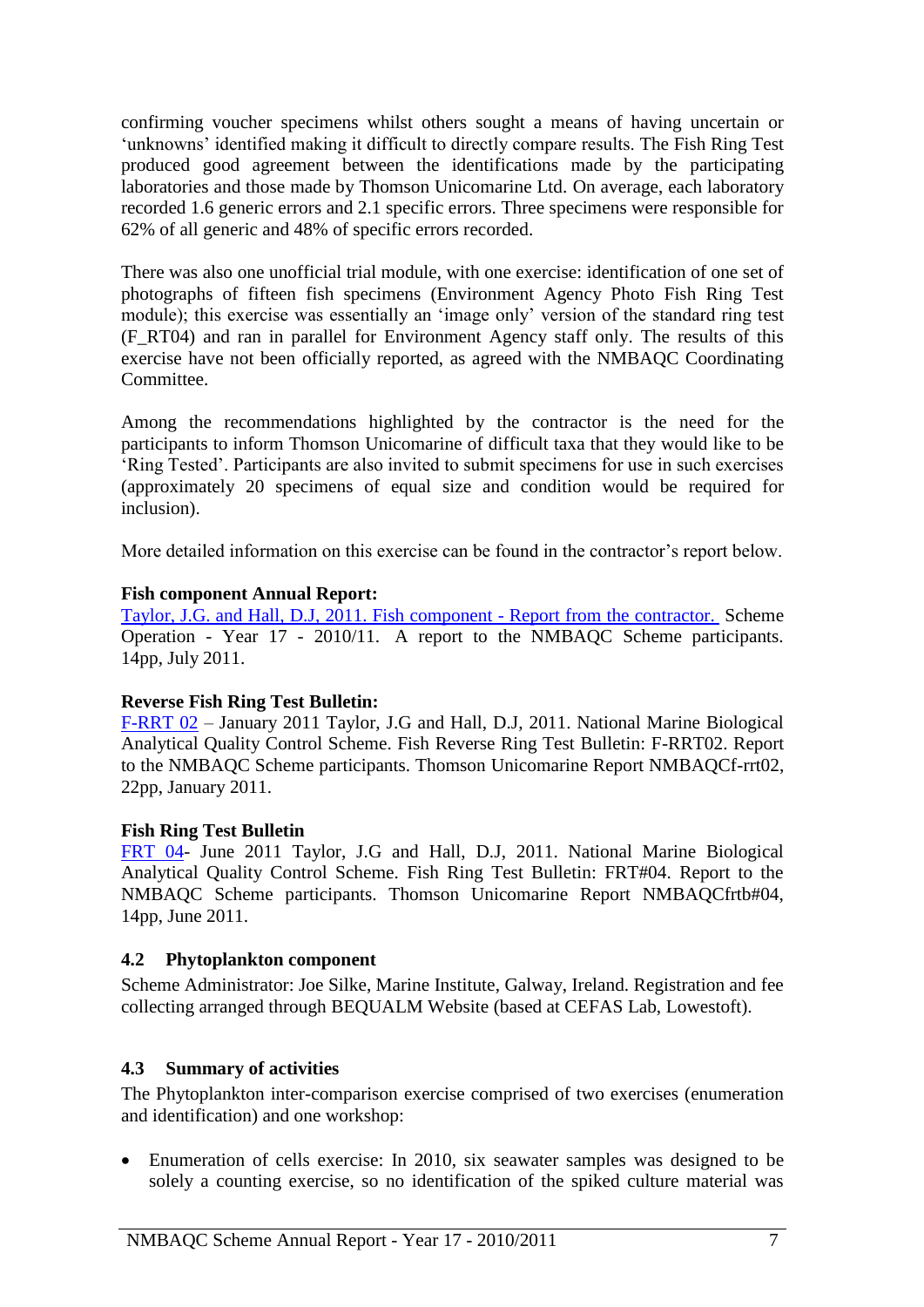needed as in the previous exercise in 2009. In this exercise one species *Scrippsiella* spp. an armoured Dinoflagellate was spiked in the samples at two different cell concentrations and in triplicates. All analysts received 6 samples for this part of the exercise. There were 3 replicate counts for each cell concentration. One cell concentration was low and the other high.

- Identification exercise: custom-made from 'scratch' and comprises 8 questions and 300 marks. The exercise uses photographs and line drawings of marine phytoplankton species. The exercise is biased towards Diatoms, Dinoflagellates and toxic/harmful phytoplankton species. The pass mark for the exercise was set at 70%.
- Taxonomic quiz: a repeat of the exercise from 2008.
- Workshop: the BEQUALM workshop was held on the  $27<sup>th</sup>$  of May 2010 at INTECMAR in Vilaxoan, Pontevedra, Galicia, Spain. Presentations were by Rafael Salas, the guest speaker Dr. Santiago Fraga IEO (Instituto Español de Oceanografia) on 'Species Concept on HABs monitoring'. Dr. Yolanda Pazos from INTECMAR showed a poster by MIDTAL (Microarrays for the detection of toxic algae).

### <span id="page-9-0"></span>**4.4 Summary of results**

In Year 17, there was a total of 39 analysts from 21 laboratories mostly from Europe (from the UK, Ireland, Holland, Croatia, Sweden, Germany and Spain) but also two laboratories from South America (see Appendix 2).

The identification exercise showed good repeatability between participants, the Galway laboratory and the 'Galway Gold Standard'. All analysts achieved over 90% overall score. The mean of correct answers for the questions on diatoms was slightly better than the questions on armoured dinoflagellates. The results of the enumeration exercise suggest that there are significant differences in the mean concentration between 10 and 25ml sub-sample volumes and between TR (transect counts) and WC (whole chamber counts) counting strategies. However, all analysts performed within the mean +/- 3 SD of all the results, both for the low and high-density samples. To avoid methodology effects caused by factors like counting strategies, guidelines should be given as to which counting strategy should be used depending on cell concentrations. Perhaps for high cell concentrations fields of view or transect counts should be used instead of whole chamber cell counts.

More detailed information on this exercise can be found in the following contractor report:

#### **Phytoplankton Enumeration and Identification Ring Test**

Salas, R.G., 2010. [Phytoplankton enumeration and identification analysis.](http://www.nmbaqcs.org/media/9818/phytoplankton%20report%20bequalm%202010%20vr%204.0.pdf) Ring Test PHY-ICN-10-MI1 Exercise Report. 76pp.

## <span id="page-9-1"></span>**5 Epibiota component**

Contract Manager: Matt Service, AFBI Component Administrator: Ian Sotheran, Envision Mapping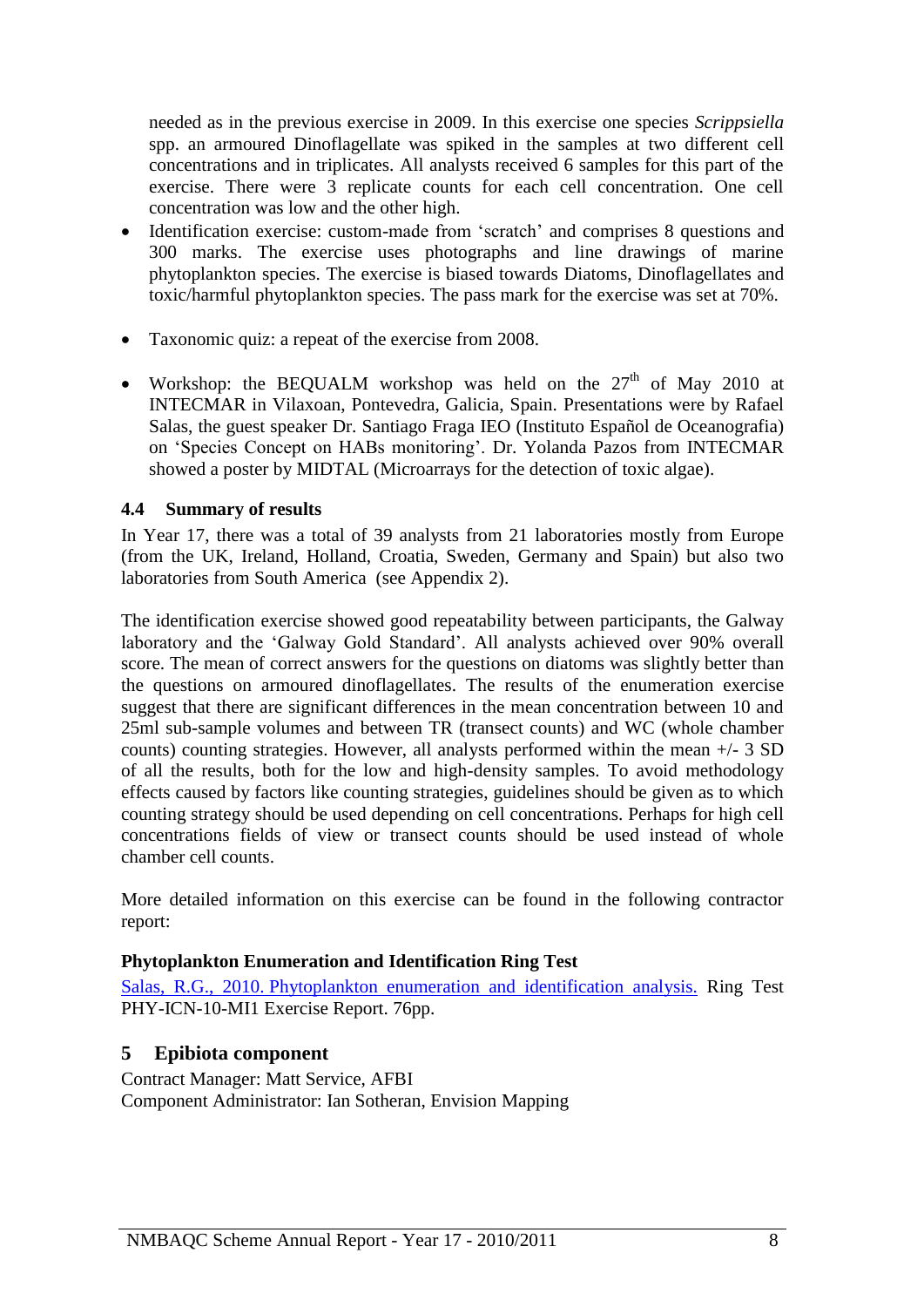### <span id="page-10-0"></span>**5.1 Summary of activities**

In January 2010, a questionnaire was sent out to 32 organisations known to be involved in subtidal epibiota video/stills work in the UK. In June 2010, Prue Addison wrote a [summary report](http://www.nmbaqcs.org/media/9295/nmbaqc%20epibiota%20questionnaire%20review_june%202010.pdf) of the results of the questionnaire which can be found on the NBMAQC web site.

### <span id="page-10-1"></span>**5.2 Recommendations**

The recommendation from the results of the questionnaire is that there is a need to standardise (or set minimum standards for) certain aspects of video and still image analysis techniques in the UK, as no national or international standards currently exist for this aspect of video work.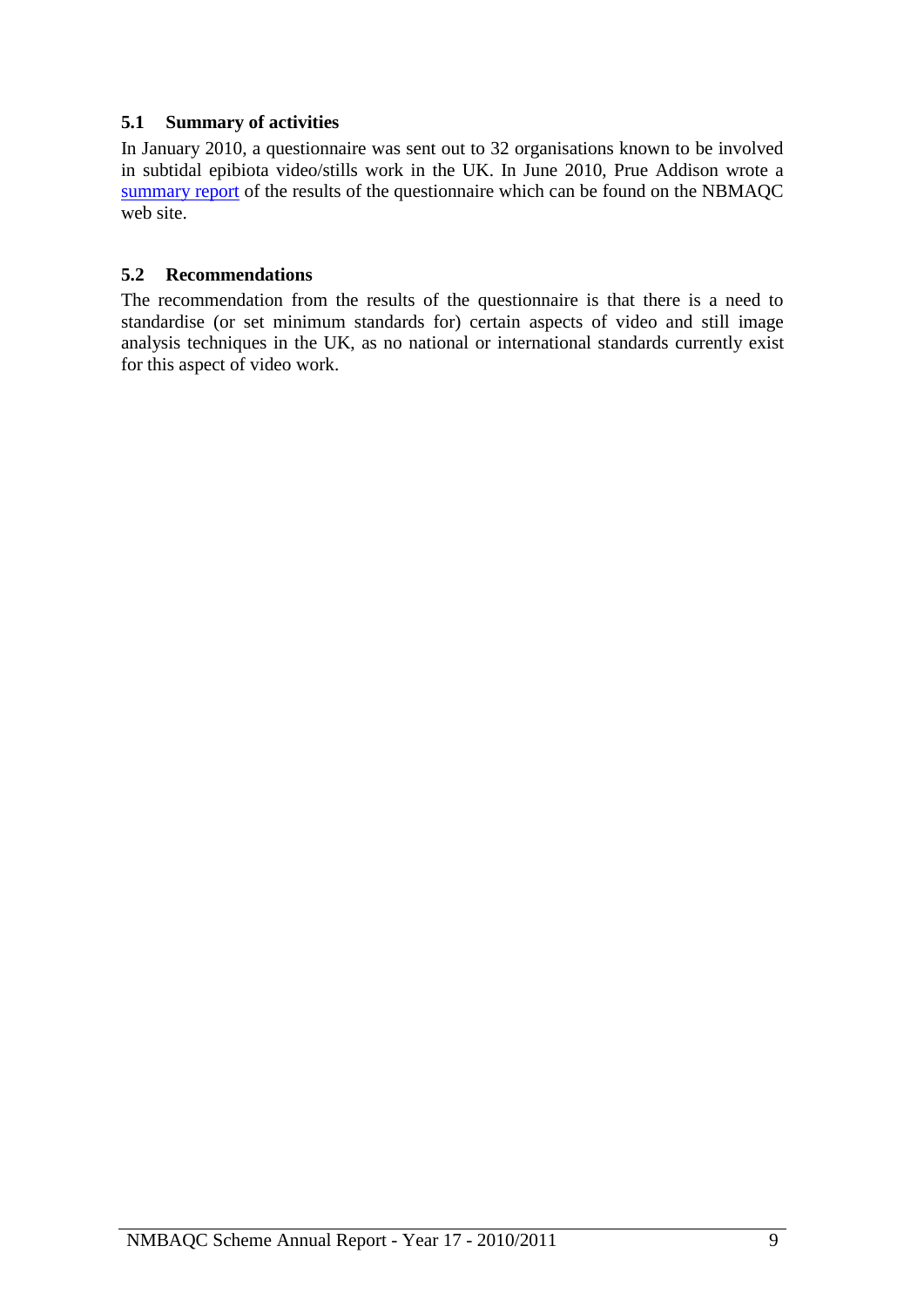| <b>Name</b>         | Organisation                                                       | <b>Position</b>                                                               |
|---------------------|--------------------------------------------------------------------|-------------------------------------------------------------------------------|
| <b>Tim Mackie</b>   | Environment & Heritage Service, NI                                 | Chair                                                                         |
| Amanda Prior        | <b>Environment Agency</b>                                          | <b>Finance Manager</b>                                                        |
| Prue Addison        | Environment Agency / Joint Nature<br><b>Conservation Committee</b> | <b>Technical Secretary</b>                                                    |
| Myles O'Reilly      | Environment<br>Protection<br>Scottish<br>Agency                    | <b>Invertebrate Contract Manager</b>                                          |
| <b>Steve Coates</b> | <b>Environment Agency</b>                                          | <b>Fish Contract Manager</b>                                                  |
| Joe Silke           | Marine Institute, Ireland                                          | Phytoplankton Contract Manager                                                |
| Clare Scanlan       | Scottish<br>Protection<br>Environment<br>Agency                    | Macroalgae Contract Manager                                                   |
| <b>Carol Milner</b> | <b>APEM Ltd</b>                                                    | <b>Contractors Representative</b>                                             |
| <b>Matt Service</b> | Agri-Food and Biosciences Institute,<br><b>NI</b>                  | <b>CMA</b> Representative                                                     |
| Keith Cooper        | Centre for Environment, Fisheries &<br><b>Aquaculture Science</b>  | <b>CMA</b> Representative                                                     |
| David Hall          | Thomson Unicomarine Ltd                                            | Invertebrate, Particle<br>Size<br>and<br><b>Fish Components Administrator</b> |

## <span id="page-11-0"></span>**Appendix 1 - NMBAQC Co-ordinating Committee – Year 17 - 2010/2011**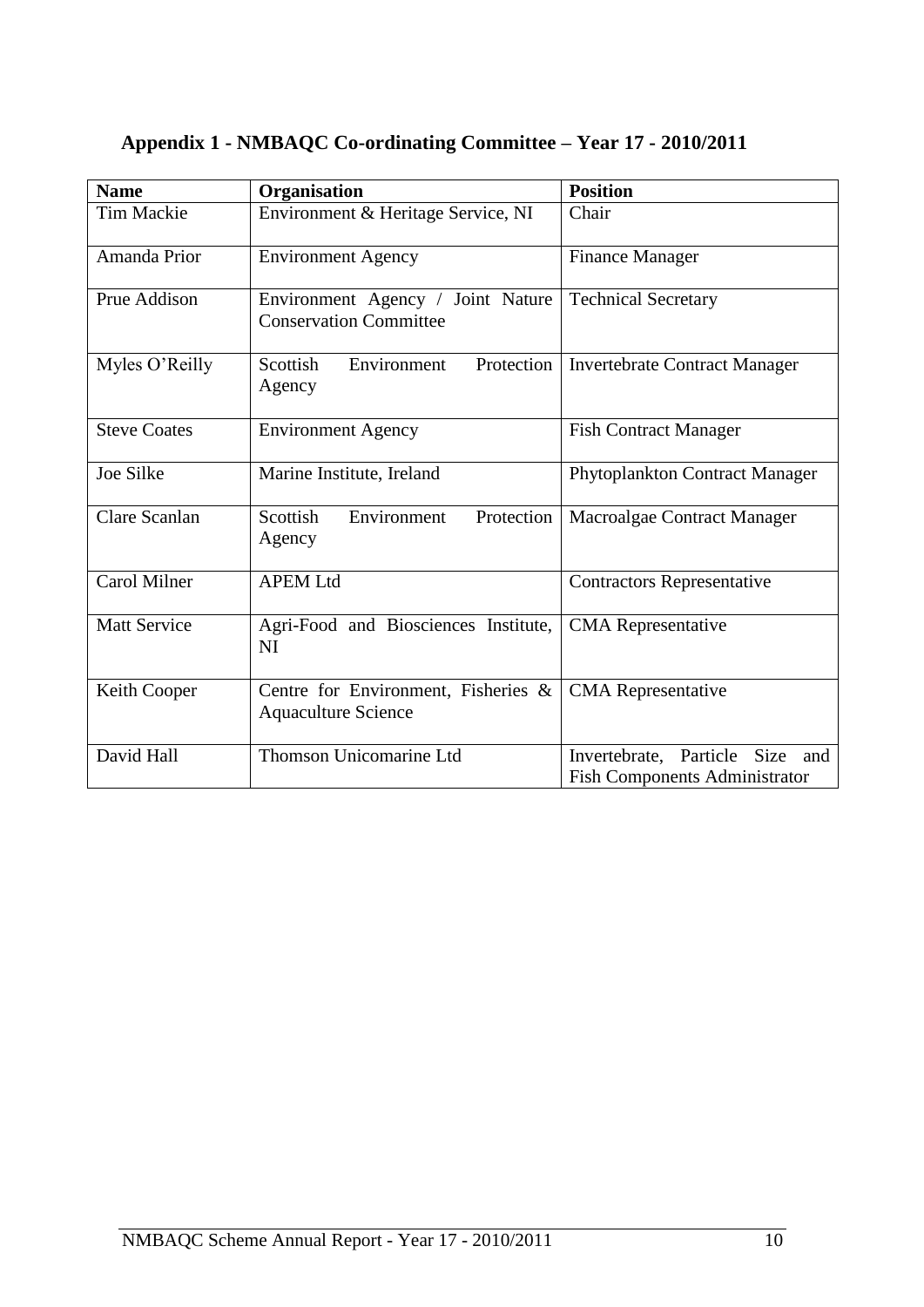|                  | <b>ORGANISATION</b>           | Invertebrate | <b>PSA</b> | Fish | Macroalgae | Phytoplankton |
|------------------|-------------------------------|--------------|------------|------|------------|---------------|
| $\mathbf{1}$     | <b>Agri-Food and</b>          | ✓            | ✓          | ✓    | ✓          |               |
|                  | <b>Biosciences Institute</b>  |              |            |      |            |               |
| 2                | <b>APEM Ltd</b>               | ✓            |            | ✓    | ✓          | ✓             |
| 3                | <b>Benthic Solutions Ltd</b>  | ✓            | ✓          |      |            |               |
| 4                | <b>Biotikos</b>               | $\checkmark$ |            |      |            |               |
| 5                | <b>Centre for</b>             | ✓            | ✓          | ✓    |            |               |
|                  | <b>Environment, Fisheries</b> |              |            |      |            |               |
|                  | & Aquaculture Science         |              |            |      |            |               |
| 6                | <b>Centro Balear de</b>       |              |            |      |            | ✓             |
|                  | <b>Biologia</b>               |              |            |      |            |               |
| 7                | <b>CMACS Ltd</b>              | ✓            | ✓          |      |            |               |
| 8                | <b>Countryside Council</b>    |              |            |      | ✓          |               |
|                  | for Wales                     |              |            |      |            |               |
| $\boldsymbol{9}$ | Dept of Botany,               |              |            |      |            | ✓             |
|                  | <b>Thessaloniki</b>           |              |            |      |            |               |
| 10               | Ecospan                       | ✓            |            |      |            |               |
|                  | <b>Environmental Ltd</b>      |              |            |      |            |               |
| 11               | EMU Ltd.                      | ✓            | ✓          | ✓    |            |               |
| 12               | <b>Environment Agency</b>     | ✓            | ✓          |      | ✓          |               |
| 13               | <b>ERT</b> (Scotland) Ltd     | ✓            |            |      | ✓          |               |
| 14               | <b>Fisheries and Aquatic</b>  |              |            |      |            | ✓             |
|                  | <b>Ecosystems Branch</b>      |              |            |      |            |               |
| 15               | <b>Fish Vet Group</b>         | ✓            |            |      |            |               |
| 16               | Fugro                         | $\checkmark$ |            | ✓    |            |               |
|                  | <b>Gardline</b>               | ✓            | ✓          |      |            |               |
| 17               |                               |              |            |      |            |               |
|                  | <b>Environmental</b>          | ✓            |            |      |            |               |
| 18               | Grontmij / AquaSense          | ✓            |            |      |            |               |
| 19               | <b>Hebog Environmental</b>    |              |            |      |            |               |
|                  | Ltd                           |              |            |      |            |               |
| 20               | <b>Herriot Watt</b>           |              |            |      |            |               |
| 21               | <b>Hunter Biological</b>      | $\checkmark$ |            |      |            |               |
| 22               | <b>ILVO</b> (Institute for    | ✓            |            |      |            |               |
|                  | <b>Agricultural and</b>       |              |            |      |            |               |
|                  | <b>Fisheries Research)</b>    |              |            |      |            |               |
| 23               | <b>Institute of</b>           | ✓            |            |      |            |               |
|                  | <b>Aquaculture</b>            |              |            |      |            |               |
| 24               | <b>Institute of Estuarine</b> | ✓            | ✓          | ✓    | ✓          |               |
|                  | and Coastal Studies,          |              |            |      |            |               |
|                  | <b>University of Hull</b>     |              |            |      |            |               |
| 25               | <b>IMARES Benthos team</b>    | ✓            |            |      |            |               |
| 26               | <b>INTECMAR</b>               |              |            |      |            |               |
| 27               | <b>IRTA</b>                   |              |            |      |            |               |
| 28               | <b>Isle of Man</b>            |              |            |      |            |               |
|                  | Government                    |              |            |      |            |               |
|                  | Laboratory                    |              |            |      |            |               |
| 29               | <b>IZOR</b>                   |              |            |      |            | ✓             |
| 30               | <b>Jacobs Engineering UK</b>  | ✓            |            |      |            |               |
|                  | Ltd                           |              |            |      |            |               |
| 31               | <b>Joint Nature</b>           | Membership   |            |      |            |               |
|                  | Conservation                  | only         |            |      |            |               |
|                  | <b>Committee</b>              |              |            |      |            |               |
| 32               | Koeman en Bijkerk bv,         |              |            |      |            | ✓             |
|                  | <b>The Netherlands</b>        |              |            |      |            |               |
| 33               | <b>LCCRRPP</b>                |              |            |      |            |               |
|                  |                               |              |            |      |            |               |
| 34               | <b>LVCC Palmones.</b>         | ✓            |            |      |            | ✓             |

## <span id="page-12-0"></span>**Appendix 2 - NMBAQC scheme participation for Year 17**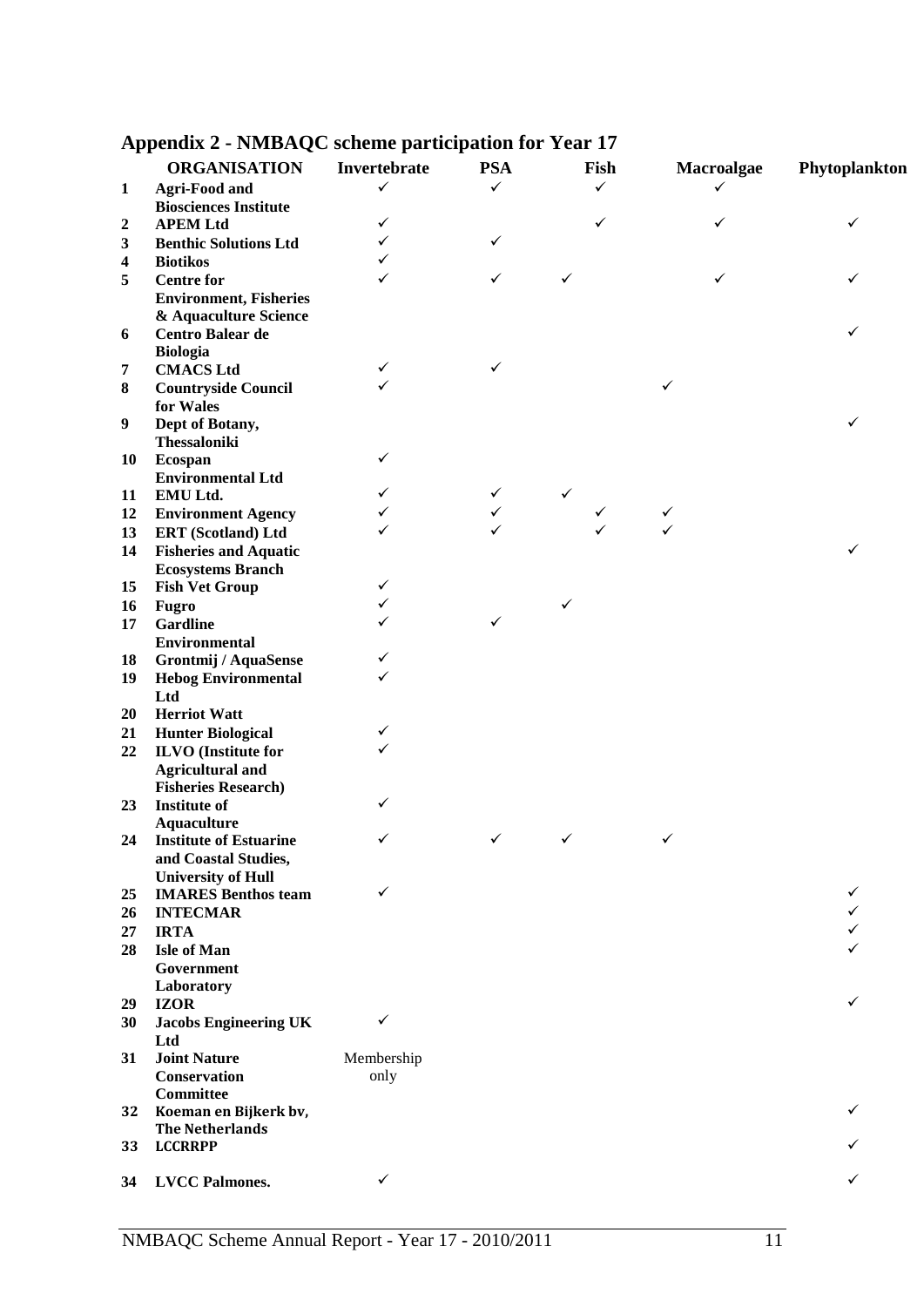| Cadiz, Spain<br><b>Marine Ecological</b><br>✓<br>35<br><b>Invertebrate Services</b><br>and Myriad Taxonomy<br><b>Marine Ecological</b><br>✓<br>✓<br>36<br><b>Surveys Ltd.</b><br>$\checkmark$<br><b>Marine Farm Services,</b><br>37<br><b>Shetland Seafood</b><br><b>Quality Council</b><br>(SSQC)<br>Marine Institute,<br>38<br><b>Ireland</b><br><b>Marine Scotland -</b><br>✓<br>✓<br>39<br><b>Science (formerly</b><br><b>Fisheries Research</b><br>Services)<br>✓<br><b>Monitor Taskforce,</b><br>40<br><b>Netherlands Institute of</b><br><b>Ecology</b><br>✓<br><b>National University of</b><br>✓<br>41<br><b>Ireland</b><br>(Martin Ryan Marine<br><b>Science Institute -</b><br><b>Benthic Ecology Unit)</b><br>✓<br><b>Netherlands Institute of</b><br>42<br><b>Ecology</b><br>✓<br>✓<br>✓<br>✓<br><b>Northern Ireland</b><br>43<br><b>Environment Agency</b><br>✓<br><b>Precision Marine</b><br>44<br><b>Survey Ltd</b><br>✓<br>Sampling &<br>45<br><b>Collection/Analysis &amp;</b><br><b>Reporting</b><br><b>Scottish Association for</b><br>46<br><b>Marine Science</b><br><b>Scottish Natural</b><br>Membership<br>47<br>Heritage<br>Only<br><b>Scottish Environment</b><br>✓<br>✓<br>48<br>✓<br><b>Protection Agency</b><br>✓<br><b>South Downs Area</b><br>49<br><b>Unicomarine Ltd</b><br>Contract<br>Contract<br>Contract<br>50<br>Administrator<br>Administrator<br>Administrator<br><b>University of Plymouth</b><br>51<br>✓<br><b>University of St</b><br>52<br><b>Andrews (SERG:ES)</b><br>✓ |    |                               |  |  |   |
|----------------------------------------------------------------------------------------------------------------------------------------------------------------------------------------------------------------------------------------------------------------------------------------------------------------------------------------------------------------------------------------------------------------------------------------------------------------------------------------------------------------------------------------------------------------------------------------------------------------------------------------------------------------------------------------------------------------------------------------------------------------------------------------------------------------------------------------------------------------------------------------------------------------------------------------------------------------------------------------------------------------------------------------------------------------------------------------------------------------------------------------------------------------------------------------------------------------------------------------------------------------------------------------------------------------------------------------------------------------------------------------------------------------------------------------------------------------------------------------------------------------------|----|-------------------------------|--|--|---|
|                                                                                                                                                                                                                                                                                                                                                                                                                                                                                                                                                                                                                                                                                                                                                                                                                                                                                                                                                                                                                                                                                                                                                                                                                                                                                                                                                                                                                                                                                                                      |    |                               |  |  |   |
|                                                                                                                                                                                                                                                                                                                                                                                                                                                                                                                                                                                                                                                                                                                                                                                                                                                                                                                                                                                                                                                                                                                                                                                                                                                                                                                                                                                                                                                                                                                      |    |                               |  |  |   |
|                                                                                                                                                                                                                                                                                                                                                                                                                                                                                                                                                                                                                                                                                                                                                                                                                                                                                                                                                                                                                                                                                                                                                                                                                                                                                                                                                                                                                                                                                                                      |    |                               |  |  |   |
|                                                                                                                                                                                                                                                                                                                                                                                                                                                                                                                                                                                                                                                                                                                                                                                                                                                                                                                                                                                                                                                                                                                                                                                                                                                                                                                                                                                                                                                                                                                      |    |                               |  |  |   |
|                                                                                                                                                                                                                                                                                                                                                                                                                                                                                                                                                                                                                                                                                                                                                                                                                                                                                                                                                                                                                                                                                                                                                                                                                                                                                                                                                                                                                                                                                                                      |    |                               |  |  |   |
|                                                                                                                                                                                                                                                                                                                                                                                                                                                                                                                                                                                                                                                                                                                                                                                                                                                                                                                                                                                                                                                                                                                                                                                                                                                                                                                                                                                                                                                                                                                      |    |                               |  |  |   |
|                                                                                                                                                                                                                                                                                                                                                                                                                                                                                                                                                                                                                                                                                                                                                                                                                                                                                                                                                                                                                                                                                                                                                                                                                                                                                                                                                                                                                                                                                                                      |    |                               |  |  |   |
|                                                                                                                                                                                                                                                                                                                                                                                                                                                                                                                                                                                                                                                                                                                                                                                                                                                                                                                                                                                                                                                                                                                                                                                                                                                                                                                                                                                                                                                                                                                      |    |                               |  |  |   |
|                                                                                                                                                                                                                                                                                                                                                                                                                                                                                                                                                                                                                                                                                                                                                                                                                                                                                                                                                                                                                                                                                                                                                                                                                                                                                                                                                                                                                                                                                                                      |    |                               |  |  |   |
|                                                                                                                                                                                                                                                                                                                                                                                                                                                                                                                                                                                                                                                                                                                                                                                                                                                                                                                                                                                                                                                                                                                                                                                                                                                                                                                                                                                                                                                                                                                      |    |                               |  |  |   |
|                                                                                                                                                                                                                                                                                                                                                                                                                                                                                                                                                                                                                                                                                                                                                                                                                                                                                                                                                                                                                                                                                                                                                                                                                                                                                                                                                                                                                                                                                                                      |    |                               |  |  | ✓ |
|                                                                                                                                                                                                                                                                                                                                                                                                                                                                                                                                                                                                                                                                                                                                                                                                                                                                                                                                                                                                                                                                                                                                                                                                                                                                                                                                                                                                                                                                                                                      |    |                               |  |  |   |
|                                                                                                                                                                                                                                                                                                                                                                                                                                                                                                                                                                                                                                                                                                                                                                                                                                                                                                                                                                                                                                                                                                                                                                                                                                                                                                                                                                                                                                                                                                                      |    |                               |  |  |   |
|                                                                                                                                                                                                                                                                                                                                                                                                                                                                                                                                                                                                                                                                                                                                                                                                                                                                                                                                                                                                                                                                                                                                                                                                                                                                                                                                                                                                                                                                                                                      |    |                               |  |  |   |
|                                                                                                                                                                                                                                                                                                                                                                                                                                                                                                                                                                                                                                                                                                                                                                                                                                                                                                                                                                                                                                                                                                                                                                                                                                                                                                                                                                                                                                                                                                                      |    |                               |  |  |   |
|                                                                                                                                                                                                                                                                                                                                                                                                                                                                                                                                                                                                                                                                                                                                                                                                                                                                                                                                                                                                                                                                                                                                                                                                                                                                                                                                                                                                                                                                                                                      |    |                               |  |  |   |
|                                                                                                                                                                                                                                                                                                                                                                                                                                                                                                                                                                                                                                                                                                                                                                                                                                                                                                                                                                                                                                                                                                                                                                                                                                                                                                                                                                                                                                                                                                                      |    |                               |  |  |   |
|                                                                                                                                                                                                                                                                                                                                                                                                                                                                                                                                                                                                                                                                                                                                                                                                                                                                                                                                                                                                                                                                                                                                                                                                                                                                                                                                                                                                                                                                                                                      |    |                               |  |  |   |
|                                                                                                                                                                                                                                                                                                                                                                                                                                                                                                                                                                                                                                                                                                                                                                                                                                                                                                                                                                                                                                                                                                                                                                                                                                                                                                                                                                                                                                                                                                                      |    |                               |  |  |   |
|                                                                                                                                                                                                                                                                                                                                                                                                                                                                                                                                                                                                                                                                                                                                                                                                                                                                                                                                                                                                                                                                                                                                                                                                                                                                                                                                                                                                                                                                                                                      |    |                               |  |  |   |
|                                                                                                                                                                                                                                                                                                                                                                                                                                                                                                                                                                                                                                                                                                                                                                                                                                                                                                                                                                                                                                                                                                                                                                                                                                                                                                                                                                                                                                                                                                                      |    |                               |  |  |   |
|                                                                                                                                                                                                                                                                                                                                                                                                                                                                                                                                                                                                                                                                                                                                                                                                                                                                                                                                                                                                                                                                                                                                                                                                                                                                                                                                                                                                                                                                                                                      |    |                               |  |  |   |
|                                                                                                                                                                                                                                                                                                                                                                                                                                                                                                                                                                                                                                                                                                                                                                                                                                                                                                                                                                                                                                                                                                                                                                                                                                                                                                                                                                                                                                                                                                                      |    |                               |  |  |   |
|                                                                                                                                                                                                                                                                                                                                                                                                                                                                                                                                                                                                                                                                                                                                                                                                                                                                                                                                                                                                                                                                                                                                                                                                                                                                                                                                                                                                                                                                                                                      |    |                               |  |  |   |
|                                                                                                                                                                                                                                                                                                                                                                                                                                                                                                                                                                                                                                                                                                                                                                                                                                                                                                                                                                                                                                                                                                                                                                                                                                                                                                                                                                                                                                                                                                                      |    |                               |  |  |   |
|                                                                                                                                                                                                                                                                                                                                                                                                                                                                                                                                                                                                                                                                                                                                                                                                                                                                                                                                                                                                                                                                                                                                                                                                                                                                                                                                                                                                                                                                                                                      |    |                               |  |  | ✓ |
|                                                                                                                                                                                                                                                                                                                                                                                                                                                                                                                                                                                                                                                                                                                                                                                                                                                                                                                                                                                                                                                                                                                                                                                                                                                                                                                                                                                                                                                                                                                      |    |                               |  |  |   |
|                                                                                                                                                                                                                                                                                                                                                                                                                                                                                                                                                                                                                                                                                                                                                                                                                                                                                                                                                                                                                                                                                                                                                                                                                                                                                                                                                                                                                                                                                                                      |    |                               |  |  |   |
|                                                                                                                                                                                                                                                                                                                                                                                                                                                                                                                                                                                                                                                                                                                                                                                                                                                                                                                                                                                                                                                                                                                                                                                                                                                                                                                                                                                                                                                                                                                      |    |                               |  |  |   |
|                                                                                                                                                                                                                                                                                                                                                                                                                                                                                                                                                                                                                                                                                                                                                                                                                                                                                                                                                                                                                                                                                                                                                                                                                                                                                                                                                                                                                                                                                                                      |    |                               |  |  |   |
|                                                                                                                                                                                                                                                                                                                                                                                                                                                                                                                                                                                                                                                                                                                                                                                                                                                                                                                                                                                                                                                                                                                                                                                                                                                                                                                                                                                                                                                                                                                      |    |                               |  |  |   |
|                                                                                                                                                                                                                                                                                                                                                                                                                                                                                                                                                                                                                                                                                                                                                                                                                                                                                                                                                                                                                                                                                                                                                                                                                                                                                                                                                                                                                                                                                                                      |    |                               |  |  |   |
|                                                                                                                                                                                                                                                                                                                                                                                                                                                                                                                                                                                                                                                                                                                                                                                                                                                                                                                                                                                                                                                                                                                                                                                                                                                                                                                                                                                                                                                                                                                      |    |                               |  |  | ✓ |
|                                                                                                                                                                                                                                                                                                                                                                                                                                                                                                                                                                                                                                                                                                                                                                                                                                                                                                                                                                                                                                                                                                                                                                                                                                                                                                                                                                                                                                                                                                                      |    |                               |  |  |   |
|                                                                                                                                                                                                                                                                                                                                                                                                                                                                                                                                                                                                                                                                                                                                                                                                                                                                                                                                                                                                                                                                                                                                                                                                                                                                                                                                                                                                                                                                                                                      |    |                               |  |  |   |
|                                                                                                                                                                                                                                                                                                                                                                                                                                                                                                                                                                                                                                                                                                                                                                                                                                                                                                                                                                                                                                                                                                                                                                                                                                                                                                                                                                                                                                                                                                                      |    |                               |  |  |   |
|                                                                                                                                                                                                                                                                                                                                                                                                                                                                                                                                                                                                                                                                                                                                                                                                                                                                                                                                                                                                                                                                                                                                                                                                                                                                                                                                                                                                                                                                                                                      |    |                               |  |  | ✓ |
|                                                                                                                                                                                                                                                                                                                                                                                                                                                                                                                                                                                                                                                                                                                                                                                                                                                                                                                                                                                                                                                                                                                                                                                                                                                                                                                                                                                                                                                                                                                      |    |                               |  |  |   |
|                                                                                                                                                                                                                                                                                                                                                                                                                                                                                                                                                                                                                                                                                                                                                                                                                                                                                                                                                                                                                                                                                                                                                                                                                                                                                                                                                                                                                                                                                                                      |    |                               |  |  |   |
|                                                                                                                                                                                                                                                                                                                                                                                                                                                                                                                                                                                                                                                                                                                                                                                                                                                                                                                                                                                                                                                                                                                                                                                                                                                                                                                                                                                                                                                                                                                      |    |                               |  |  |   |
|                                                                                                                                                                                                                                                                                                                                                                                                                                                                                                                                                                                                                                                                                                                                                                                                                                                                                                                                                                                                                                                                                                                                                                                                                                                                                                                                                                                                                                                                                                                      |    |                               |  |  |   |
|                                                                                                                                                                                                                                                                                                                                                                                                                                                                                                                                                                                                                                                                                                                                                                                                                                                                                                                                                                                                                                                                                                                                                                                                                                                                                                                                                                                                                                                                                                                      |    |                               |  |  |   |
|                                                                                                                                                                                                                                                                                                                                                                                                                                                                                                                                                                                                                                                                                                                                                                                                                                                                                                                                                                                                                                                                                                                                                                                                                                                                                                                                                                                                                                                                                                                      |    |                               |  |  |   |
|                                                                                                                                                                                                                                                                                                                                                                                                                                                                                                                                                                                                                                                                                                                                                                                                                                                                                                                                                                                                                                                                                                                                                                                                                                                                                                                                                                                                                                                                                                                      |    |                               |  |  |   |
|                                                                                                                                                                                                                                                                                                                                                                                                                                                                                                                                                                                                                                                                                                                                                                                                                                                                                                                                                                                                                                                                                                                                                                                                                                                                                                                                                                                                                                                                                                                      | 53 | <b>University of Stirling</b> |  |  |   |